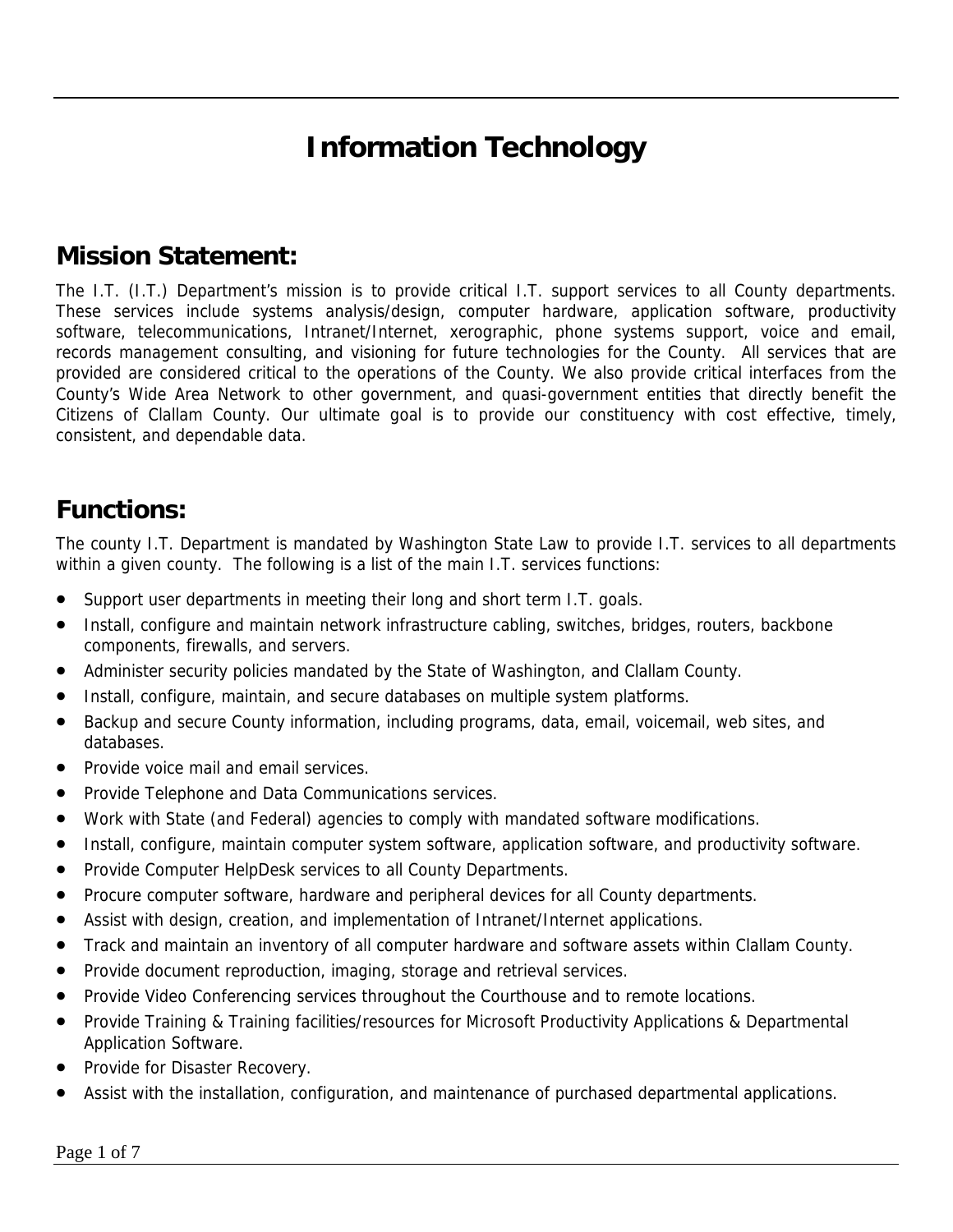- Provide information in a timely and courteous manner to County departments and the public including public records requests.
- Provide systems analysis and design services for all user departments.
- Design, create, implement, and maintain custom application software where I.T. skills are available.
- Provide support for the Public Safety Network and interface to Olympic Public Safety Communications Alliance Network (OPSCAN)

### **Long Term Goals:**

- Reduce the County's total cost of ownership by forming inter-governmental partnerships to share I.T. resources.
- Encourage Green initiatives by reducing power requirements, increased virtualization, electronic recycling, and efficient air quality control.
- Provide reliable, secure, and easily accessible information and data to the citizens of Clallam County.
- Promote and support sound technology investments that enhance departmental operation, service delivery, and reduce processing cost by using technology.
- Address the need for a consistent and efficient means to backup and secure County data now stored on a variety of computer platforms.
- Participate with the Clallam PUD for broadband connectivity to Sequim PD & Sheriff, Fire Districts, Forks DCII, Sheriff, & Health Dept., and CBCC. Evaluate NoaNet services like Internet connectivity (ISP), VoIP, and Video Conferencing from the PUD & DIS.
- Continue to implement virtual server/workstation technologies where possible to optimize the use of existing hardware and environmental resources.
- Develop and improve the county website to offer enhanced service and usability to citizens.
- Create County-wide imaging and records management solution.
- Provide a framework to address future e-discovery requests.

### **Short Term Objectives:**

- Enhance installation of VMWare and SAN systems.
- Migrate any remaining NT Servers to virtual Server Windows 2003 systems.
- Continued implementation of Public Safety Network.
- Deploy  $\sim$  100 new PCs in 2008.
- Evaluate "thin-client" and desktop virtualization options.
- Evaluate impact and need for MS Vista/Office 2007.
- Move file and printer servers to VMWare platform
- Update Disaster Recovery Plan.
- Facilitate Records Management Program throughout the County.
- Evaluate possible disaster recovery sites.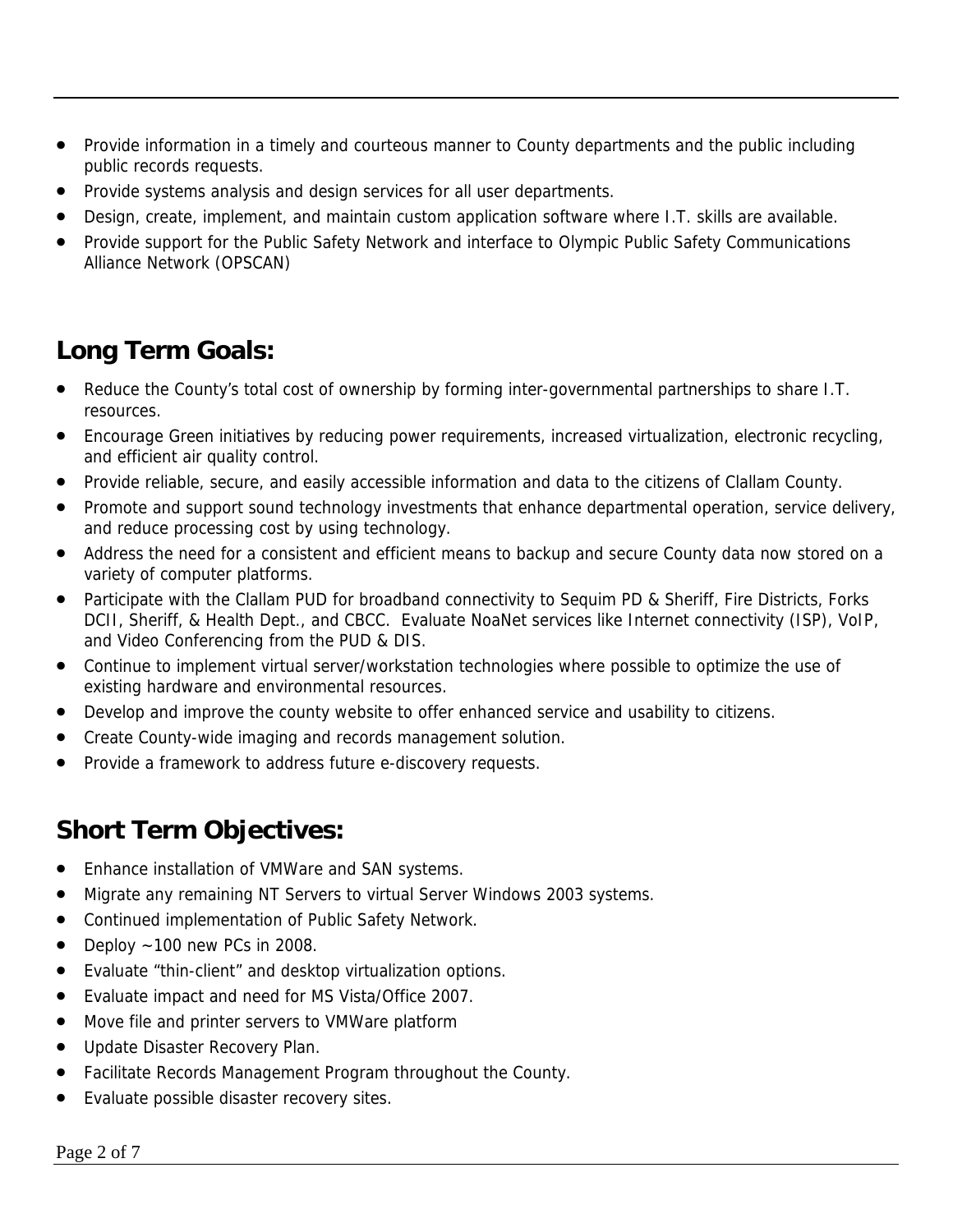- Deploy MS Service Pack II to the remaining workstations
- Complete Ethernet implementation for all servers and printers.
- Create and publish I.T. Services catalog
- Upgrade County Telephone System.
- Implement Enahanced-911 reporting for the Courthouse and remote sites.
- Begin implementation of a new assessment/taxing system for the Assessor/Treasurer Departments.
- Replace Qwest links to remote sites with PUD/CPI Broadband services as they become available.
- Implement EDEN purchasing system for I.T. internal use.
- Work with state agencies to implement new document archiving and retention schedules.

### **Accomplishments in 2008:**

- Provided project management, HW/SW installation for Assessor/Treasurer Appraisal and Tax Collection System.
- Provided production support for the Auditor's Eagle Recording system.
- Provide production support for the Clerk's Jury Management system.
- Installed Blackberry Enterprise Server, and configured three mobile devices.
- Created new multi-calendar printing system for the Court Management System.
- Created a Parks Reservation system.
- Installed IBM blade-center with five blades.
- Upgraded SAN by 2-terabytes for a total of approximately 5 terabytes.
- Completed upgrade of workstation software to service pack II
- Completed programming of court calendaring application used by County personnel and citizens.
- Created online Sex Offender Registry display.
- Programmed, and documented Watch Commanders' Log system.
- Assisted end-users in solving various workstation, printer and application problems. Installed and configured new hardware, printers and applications.
- Responded to virus outbreaks, contained them, and eliminated them from the infected computers.
- Administered Active Directory domain and group policy
- Administered DNS, DHCP Servers
- Administered antivirus clients and servers
- Administered Internet and Intranet web-servers and content staging server.
- Administered IGN, Olympic Hosting and City of Port Angeles firewalls
- Administered remote access server with approximately sixty users.
- Administered Terminal Server, Webmail Server, Webmail Reverse Proxy Server.
- Documented hardware and software installation, configuration and maintenance procedures.
- Install a new UPS system.
- Worked with the Auditor and Treasurer to evaluate automated parcel evaluation and property tax payment systems.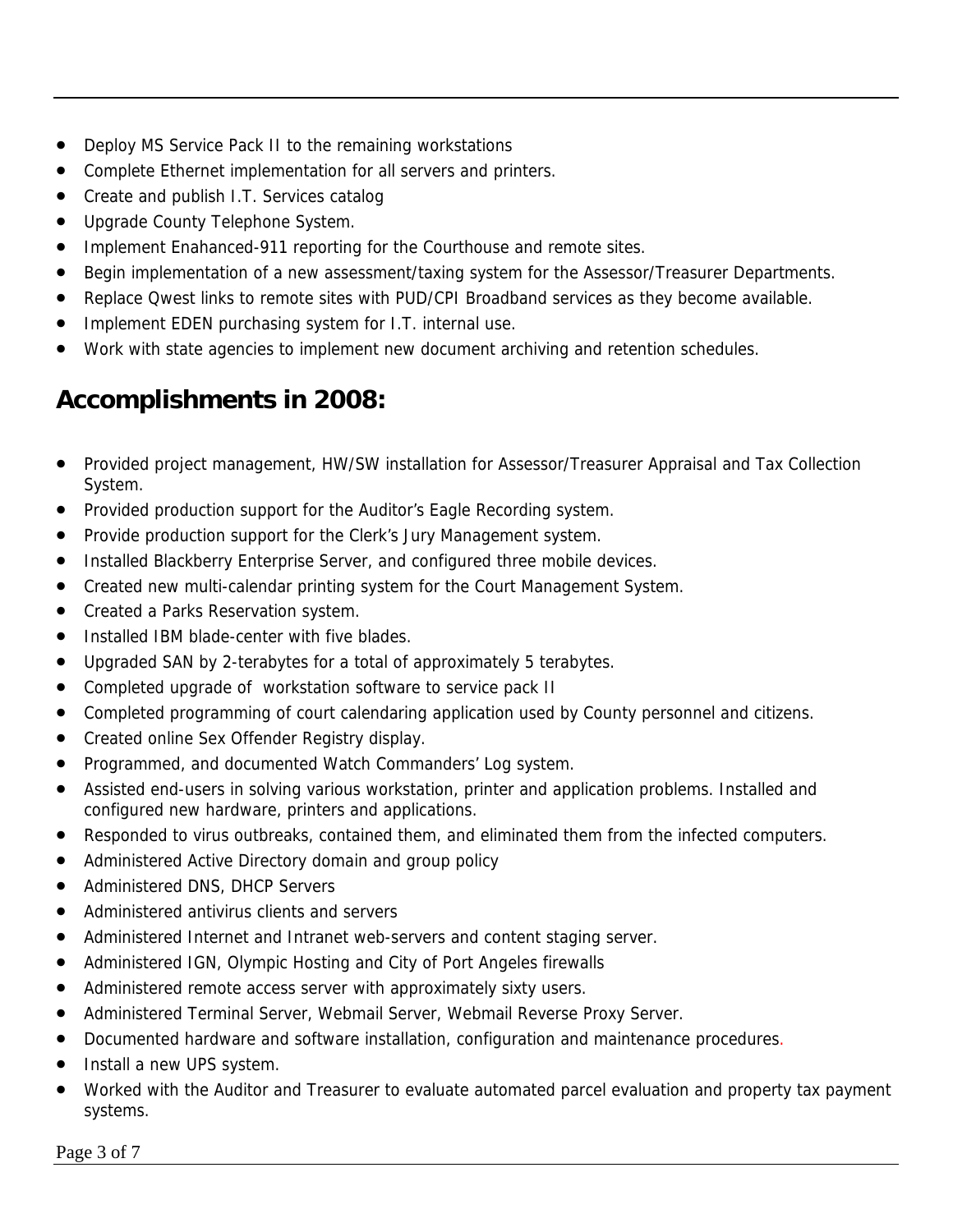- Install air conditioning unit in phone room.
- Created or modified data conversion & imports to Eden for ICMA, Jury Systems, SymPro, and Taxes.
- Converted Neighborhood Watch, District Court II Online Mitigations, Phone List, Watch Commander, JobTRACK, I.T. Inventory, Resource Schedule, and Sign-Out Boards from RPG-AS/400 to PHP-MySQL:
- Created Social Security upload conversion program for Payroll.
- Installed PHP & MySQL on an internal server, and installed PHP on an external server.
- Piloted using a single to device to handle printing, copying, scanning, and fax services.
- Implemented a single high-end color copier/scanner/printer/fax for use by all County Departments.
- Physical Inventory of all desktop computers, printers, and copiers.
- Supported PENCOM RIP&RUN project and other PSN Projects

#### **Performance Indicators:**

|                                 | 2006 Actual | 2007 Actual | 6/30/08 | 2009  |
|---------------------------------|-------------|-------------|---------|-------|
|                                 |             |             | Actual  | Goals |
| Network Availability            | 99.75%      | 99.75%      | 97.00%  | 99%   |
| IBM iSeries i5 520 Availability | 99.82%      | 99.82%      | 99.82%  | 99%   |

#### **Workload Indicators:**

|                                                     | 2006 Actual | 2007 Actual | 6/30/8<br>Actual | 2009<br>Estimate |
|-----------------------------------------------------|-------------|-------------|------------------|------------------|
| Internet:                                           |             |             |                  |                  |
| Databases served on the Web                         | 100         | 110         | 120              | 130              |
| Web Pages Hosted                                    | 1400        | 1500        | 1600             | 1600             |
| - PDFs Hosted                                       | 1200        | 1300        | 1400             | 1500             |
| - Pages of Programming Code                         | 7000        | 8000        | 9500             | 9500             |
| Clallam County Website Unique Public Access         | 200,000     | 300,000     | 180.000          | 360,000          |
| <b>Video-Conferencing:</b>                          |             |             |                  |                  |
| Number of Video-Conferencing Stations<br>Supported  | 8           | 8           | 8                | 8                |
| Hardware:                                           |             |             |                  |                  |
| Number of PC's supported                            | 414         | 433         | 470              | 480              |
| Number of Network Servers Supported                 | 76          | 88          | 60               | 55               |
| Number of IBM Midrange ISeries Systems<br>Supported | 3           | 3           | 3                | $\overline{3}$   |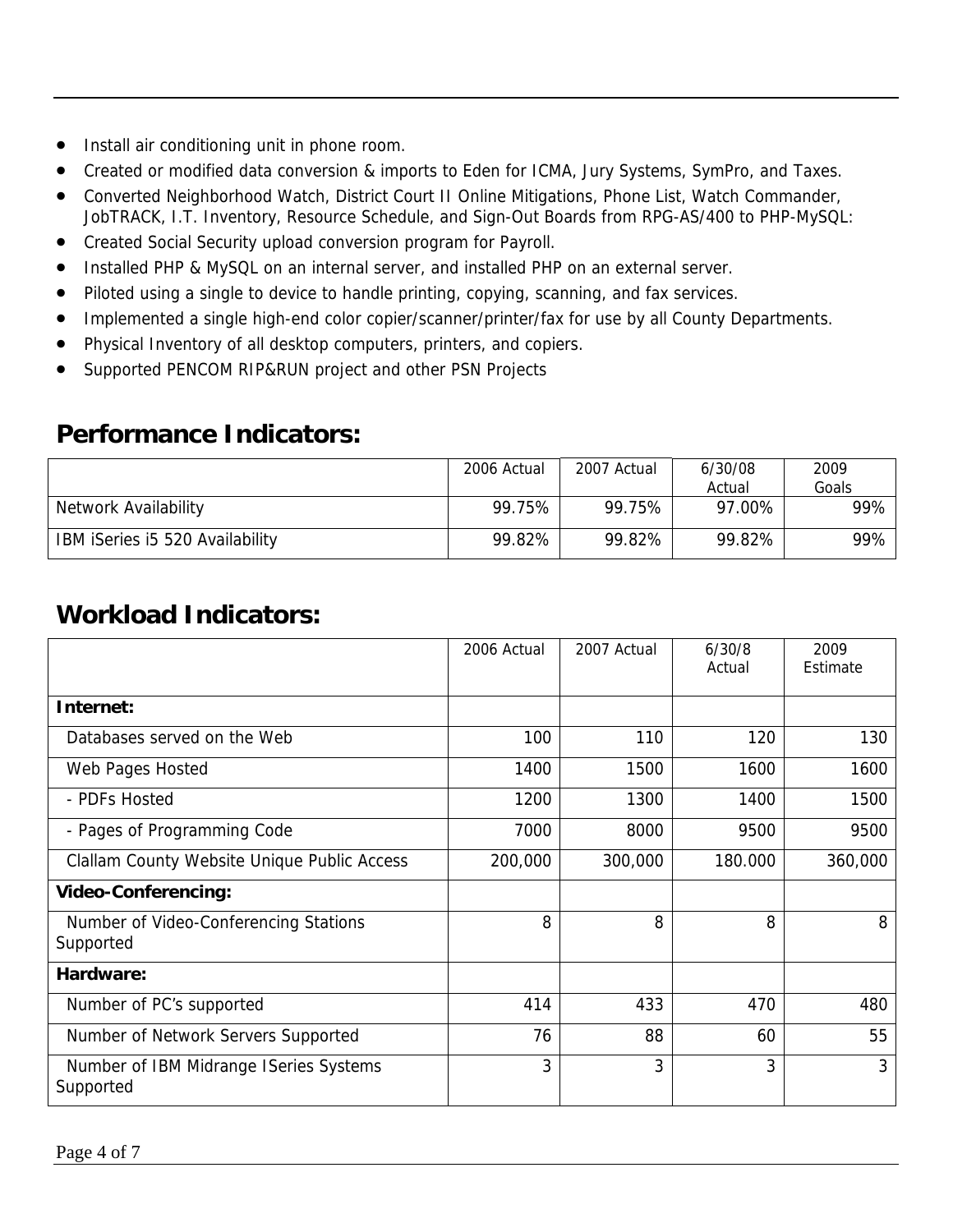| Tele-communications:                                                 |                |                |                |                |
|----------------------------------------------------------------------|----------------|----------------|----------------|----------------|
| Number of Phone Extensions Supported                                 | 504            | 515            | 530            | 530            |
| Number of State WA SCAN Accounts Supported                           | 569            | 570            | 575            | 575            |
| Number of Voice Mailboxes Supported                                  | 482            | 485            | 490            | 495            |
| <b>Trunk Lines Supported</b>                                         | 4              | 4              | 4              | 4              |
| Integrated Services Digital Network (ISDN) Lines<br>Supported        | 3              | 1              | 1              | 1              |
| T-1 Lines Supported (including 2 PRI Trunk<br>Lines)                 | 5              | 4              | 4              | 4              |
| Dark Fiber Lines Supported                                           | 1              | $\overline{2}$ | $\overline{2}$ | $\overline{2}$ |
| <b>Fiber Virtual Private Network Connections</b>                     | $\overline{2}$ | $\overline{2}$ | $\overline{2}$ | $\overline{2}$ |
| <b>CPI Fiber Ring Connections</b>                                    |                | 3              | 5              | $\overline{4}$ |
| Database:                                                            |                |                |                |                |
| Number of Weekly Server Files Backed-Up (Total<br>Annual)            | 200,000        | 200,000,000    | 240,000        | 280,000        |
| - Amount of Storage Required for Each Backup                         | 785.9GB        | 700GB          | 750GB          | $1$ TB         |
| Number of Weekly Midrange Files Backed-Up<br>(Total Annual)          | 67,535,520     | 70,000,000     | 75,000,000     | 80,000,000     |
| - Amount of Storage Required for Each Backup                         | 95.7GB         | 200GB          | 340GB          | 460GB          |
| <b>Business Applications:</b>                                        |                |                |                |                |
| Number of Cascade CAMS Users/workstation<br>Supported                | 8              | 12             | 13             | 16             |
| Number of CompuTech System/Eden Users<br>Supported                   | 87             | 250            | 260            | 260            |
| Number of CompuTech Application Systems                              | 19             | 19             | 15             | 16             |
| Number of TideMark Permit Plan Users<br>Supported                    | 40             | 40             | 45             | 45             |
| Number of Tyler Eagle Users Supported                                |                |                | 15             | 15             |
| Number of GIS ARC/INFO Users Supported                               | 4              | 4              | 4              | $\overline{4}$ |
| State of WA Administrator of Courts SCOMIS<br><b>Users Supported</b> | 18             | 18             | 18             | 18             |
| State of WA Administrator of Courts DISCUS<br><b>Users Supported</b> | 20             | 20             | 20             | 20             |
| State of WA Administrator of Courts JUVIS Users<br>Supported         | 40             | 40             | 40             | 40             |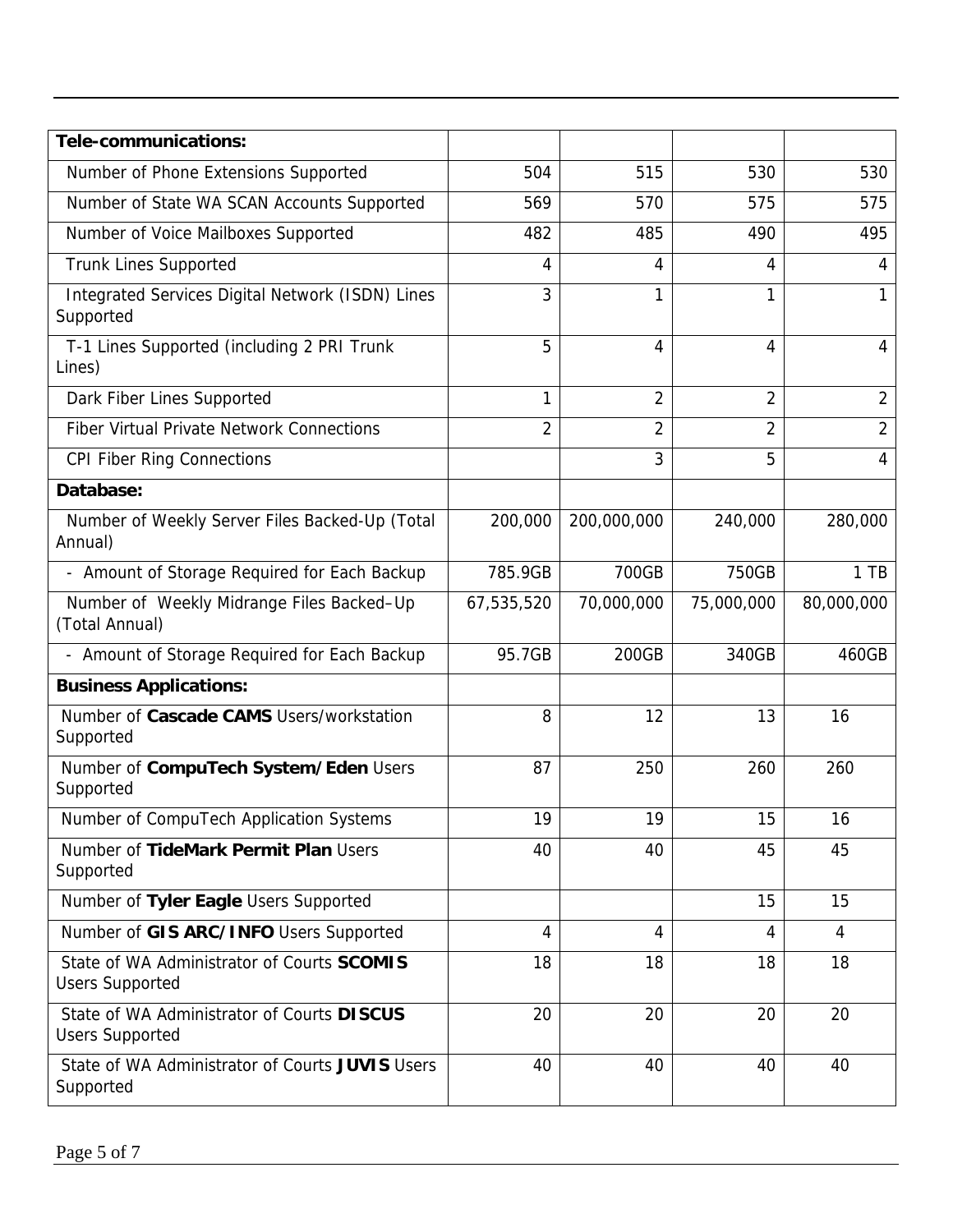| <b>Productivity Applications:</b>     |       |      |      |      |
|---------------------------------------|-------|------|------|------|
| MS Outlook/Exchange Clients Supported | 460   | 470  | 475  | 480  |
| <b>Exchange Mailboxes</b>             | 478   | 480  | 490  | 495  |
| MS Office Users Supported             | 414   | 420  | 425  | 430  |
| <b>Work Orders:</b>                   |       |      |      |      |
| Work orders received (Job Track Jobs) | 1200  | 1900 | 1100 | 2200 |
| Work orders completed (Hours)         | 1,700 | 950  | 1000 | 3000 |

# **Staffing Level:**

|                              | 2006 Actual | 2007      | 6/30/07 | 2008           |
|------------------------------|-------------|-----------|---------|----------------|
|                              |             | Actual    | Actual  | <b>Budaet</b>  |
| <b>Full Time Equivalence</b> | 9.44        | o<br>1.44 | 9.44    | Q 12<br>7. I J |

# **Operating Budget**

#### **Revenues:**

|                                       | 2006 Actual | 2007<br>Actual | 6/30/08<br>Actual | 2009<br><b>Budget</b> |
|---------------------------------------|-------------|----------------|-------------------|-----------------------|
| Taxes                                 |             | 0              |                   |                       |
| Licenses and Permits                  | 0           | 0              | 0                 |                       |
| Intergovernmental Revenues            |             | 0              | 0                 |                       |
| <b>Charges for Goods and Services</b> | 124,236     | 136,625        | 133,046           | 137,006               |
| <b>Fines and Forfeits</b>             |             | 0              |                   |                       |
| Miscellaneous Revenues                | 0           | 17,617         | 0                 |                       |
| Non-revenues                          | $\Omega$    | 0              | 0                 | 0                     |
| <b>Other Financing Sources</b>        | 0           | 0              | 0                 | O                     |
| <b>General Tax Support</b>            | 953,887     | 937,845        | 437,826           | 1,219,179             |
| <b>TOTAL</b>                          | \$1,078,123 | \$1,092,087    | \$570,872         | \$1,356,185           |